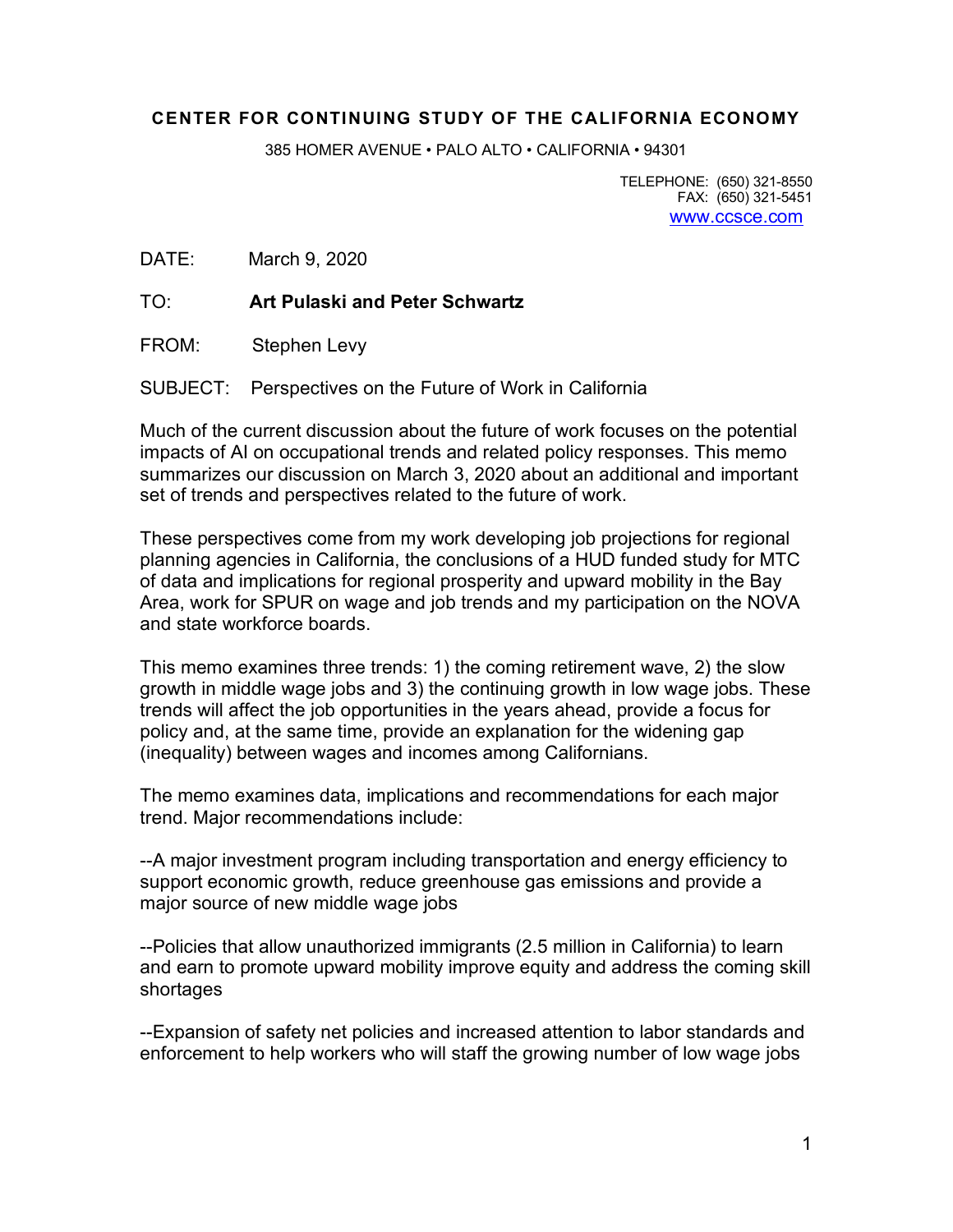--Policies to support more housing particularly for low and middle income residents to address the coming worker shortage partially driven by high housing costs, to address equity challenges, to support economic prosperity and provide an additional source of new middle wage jobs..

#### **The Coming Retirement Wave—Data Findings**

Between 2015 and 2030 nearly 5 million workers will retire from the California labor force. The 4.7 million retirees represent over 25% of the 2015 workforce. The retirement projections assume that older workers will continue to extend their work lives. If this does not happen, the retirement wave will be larger.



# **California Labor Force Trends 2015-**

California is projected to add 2.8 million jobs between 2015 and 2018 of which just more than half will have been added have been added by the end of 2020. This is an older projection and could well be exceeded.

Combining the 4.7 million retirees and the 2.8 million new jobs leaves at least 7.5 million job openings (opportunities) to fill.

During this period 4.6 million Californians aged 0-15 in 2015 will enter the workforce. This assumes that new entrants participate at the same rate as current 16-30 year old residents.

That leaves 2.9 million job openings that need new workers.

#### **Implications**

One, retirements will be the largest pool of job openings (opportunities), larger than the openings from job growth.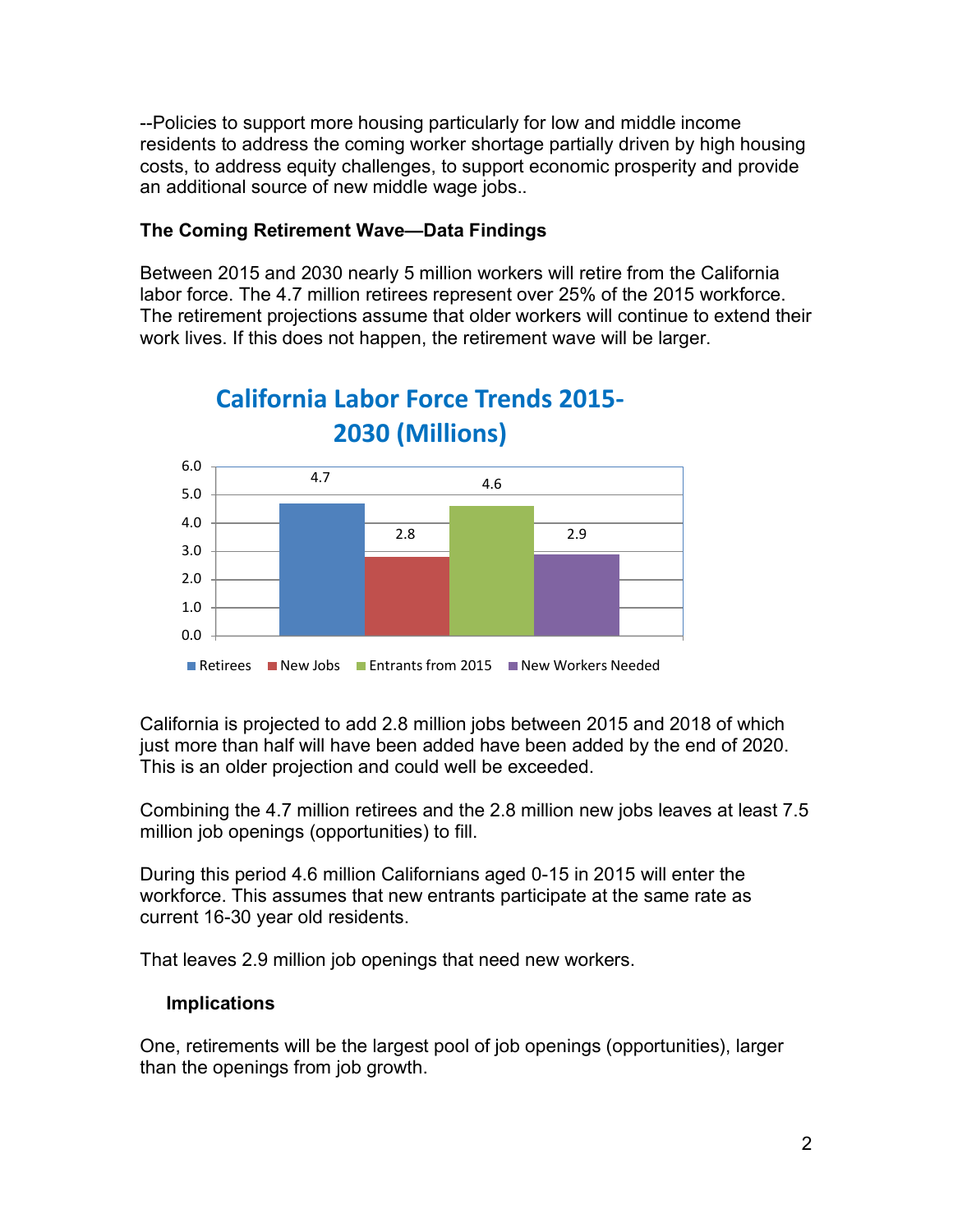Two, middle wage jobs are a larger percentage of retirement job openings as compared to the profile of job growth. These will come from a variety of sources including retiring public employees and occupations with a large number of older workers like water quality technicians (mostly Vietnam era trained and, for example, aircraft mechanics and skilled construction workers.

Three, the potential shortage of workers is made more challenging by the state's housing costs and current restrictions on immigration. If job growth is stifled because we cannot attract enough workers at all skill levels, two bad outcomes will follow: 1) economic growth and the resulting opportunities will be stifled and 2) transitions resulting from the impacts of automation will be made much more difficult.

#### **Recommendations**

Make retirement job openings a major policy and research area. The California Employment Development Department (EDD) has some ongoing work that can be enhanced. Also develop ways to encourage employer (private and public) to share data on the age profile of their workforce in key occupations. Resist the urge to focus primarily on new jobs if the goal is top help people move up.

See the next sections with regard to recommendations for middle wage job growth.

Creating the conditions for growth in new workers has three major focus areas both outside traditional workforce policy thinking. I emphasize these in every workforce board meeting where the question "where will the new workers come from" comes up.

Focus one---we need more housing that is affordable to low and middle income residents. Housing costs are the major cause of out migration and long commutes. More housing is the most essential policy to make sure we have enough workers to replace retiring workers and support job growth. **This focus is in our control at the local, regional and state level.**

Focus two—more welcoming immigration policies for workers at all skill levels has 1) been a positive force in California's prosperity and able to attract new firms and 2) is essential going forward as a major source of new workers to meet the 2.9 million target. **This will require federal policy changes.**

Focus three—create the conditions for the 2.5 million unauthorized immigrants in California to learn and earn. This will provide some additional workers and also allow unauthorized immigrants who would otherwise work and earn below their skill level to help themselves and our economy.

#### **Middle Wage Job Trends and Challenges—Data Findings**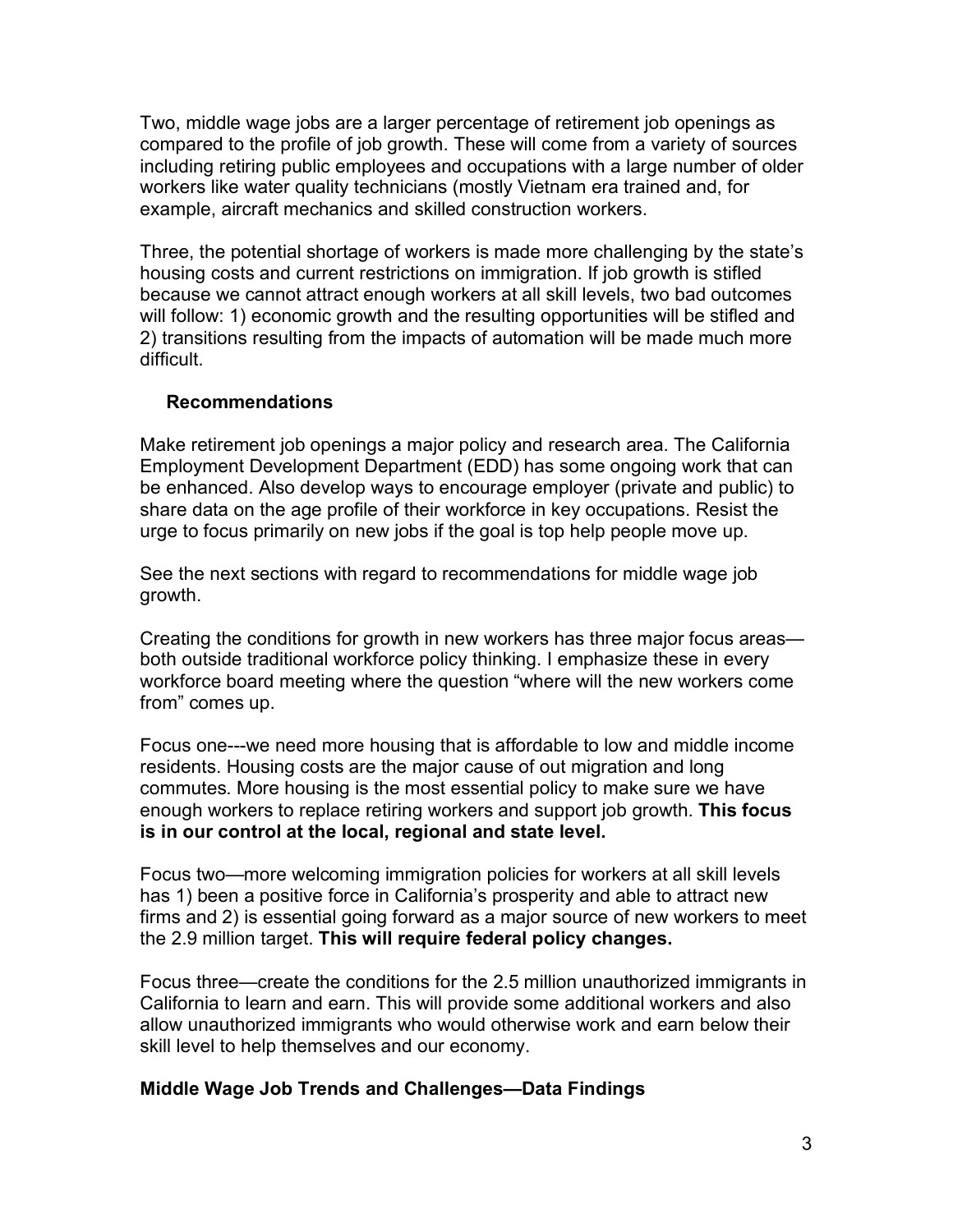The data and projections in this section are from the EDD website. The data on low, middle and high wage jobs are compiled from the 22 major occupational groups analyzed by EDD. Low wage jobs are those with a median wage of less than \$18 an hour and most jobs in this category pay less than \$15 an hour. Middle wage jobs are those with a median wage of \$18 to \$35 an hour and high wage jobs have a median wage of above \$35.

The share of jobs in the middle wage category has declined. IN 2007 38.3% of California jobs were in the middle wage group and that share fell to 33.1% in 2018. The share of jobs in both the high and low wage group increased.



### **California Job Shares by Wage Group**

The categories of middle wage jobs are shown below. It should be noted that these categories show overall trends with the understanding that not all jobs in each category are middle wage and some middle wage jobs occur in other job categories.

The largest category of middle wage jobs (Office and Administrative Support) saw a decline of 280,170 jobs between 2007 and 2018 and drove an overall decline in the number of middle wage jobs. Automation broadly defined was the principal cause of this decline and will act to restrict future job growth in this categ9ory as shown below. The other decline was in construction occupations driven by a sharp decline in home building though this is probably the largest growth opportunity area as discussed below.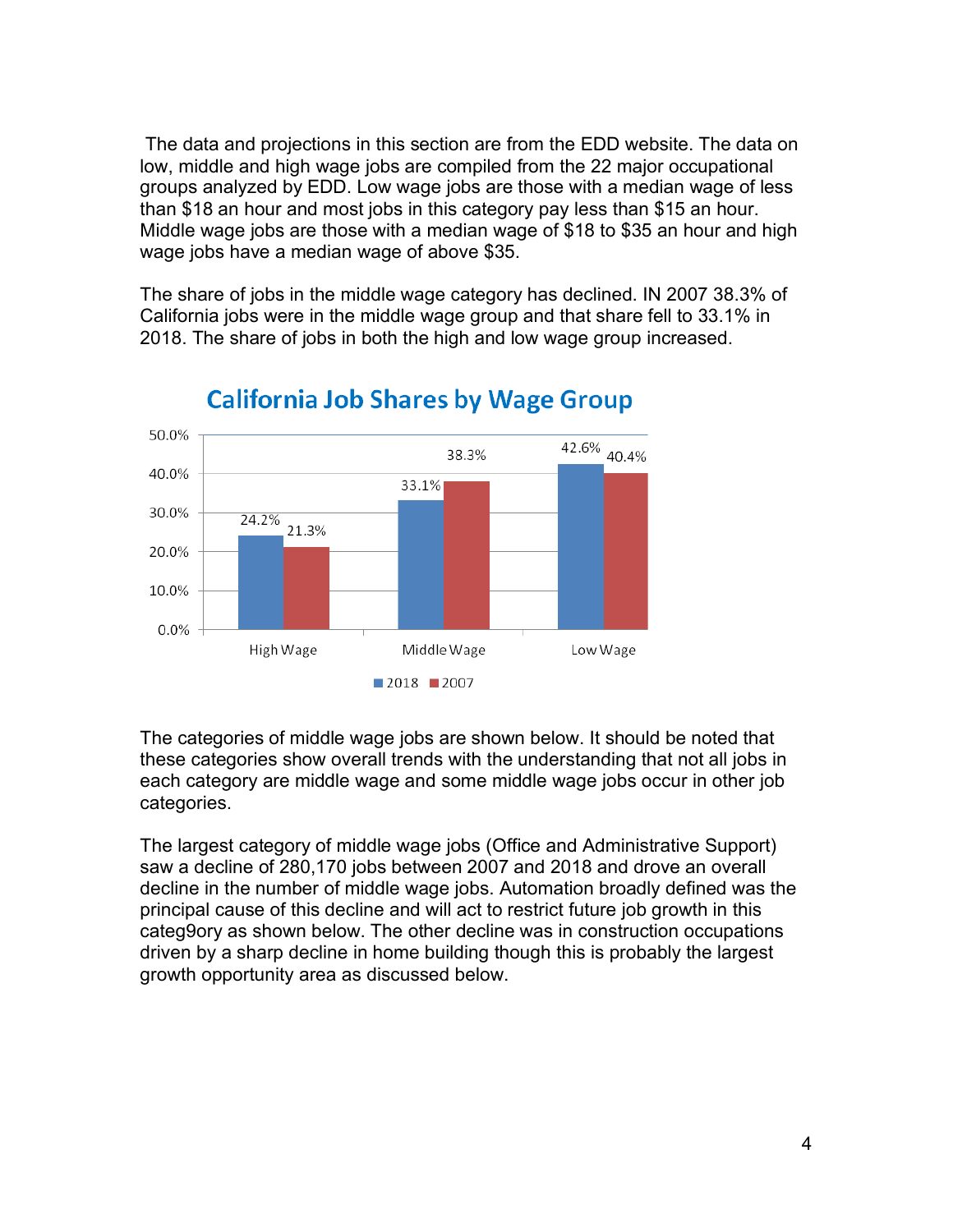#### Jobs in Middle Wage Job Groups California

|                                                                         | 2018      | 2007      | Change     |
|-------------------------------------------------------------------------|-----------|-----------|------------|
| <b>Community and Social</b><br><b>Services Occupations</b>              | 282,230   | 190,470   | 91,760     |
| Education, Training, and<br><b>Library Occupations</b>                  | 1,028,190 | 979,040   | 49,150     |
| Arts, Design, Entertainment,<br>Sports, and Media<br><b>Occupations</b> | 307,070   | 281,520   | 25,550     |
| <b>Protective Service</b><br><b>Occupations</b>                         | 386,370   | 345,890   | 40,480     |
| <b>Office and Administrative</b><br><b>Support Occupations</b>          | 2,438,780 | 2,718,950 | $-280,170$ |
| <b>Construction and Extraction</b><br><b>Occupations</b>                | 658,360   | 794,020   | $-135.660$ |
| Installation, Maintenance,<br>and Repair Occupations                    | 530,320   | 508,820   | 21,500     |
| Total                                                                   | 5,631,320 | 5,818,710 | $-187,390$ |

Middle wage jobs are projected to grow more slowly than high and low wage jobs in the midterm future. Recent EDD projections are shown below. A portion of this growth has already occurred given the state's strong job growth since 2016.

|                   | California 2016-2026 |          |  |
|-------------------|----------------------|----------|--|
|                   | Job Growth           | % Change |  |
|                   |                      |          |  |
| High Wage         | 584,100              | 13.4%    |  |
| Middle Wage       | 462,400              | 7.6%     |  |
| Low Wage          | 885,800              | 11.5%    |  |
|                   |                      |          |  |
| <b>Total Jobs</b> | 1,933,100            | 10.7%    |  |

#### **Implications for Middle Wage Job Growth**

Expanding the number of middle wage jobs will be a tough challenge. Many middle wage jobs are in occupations with only modest growth opportunities.

This implication reinforces the recommendation to focus on middle wage job opportunities that come from people retiring and openings from people who switch occupations.

The best opportunities for middle wage job growth are in construction and installation and repair occupations.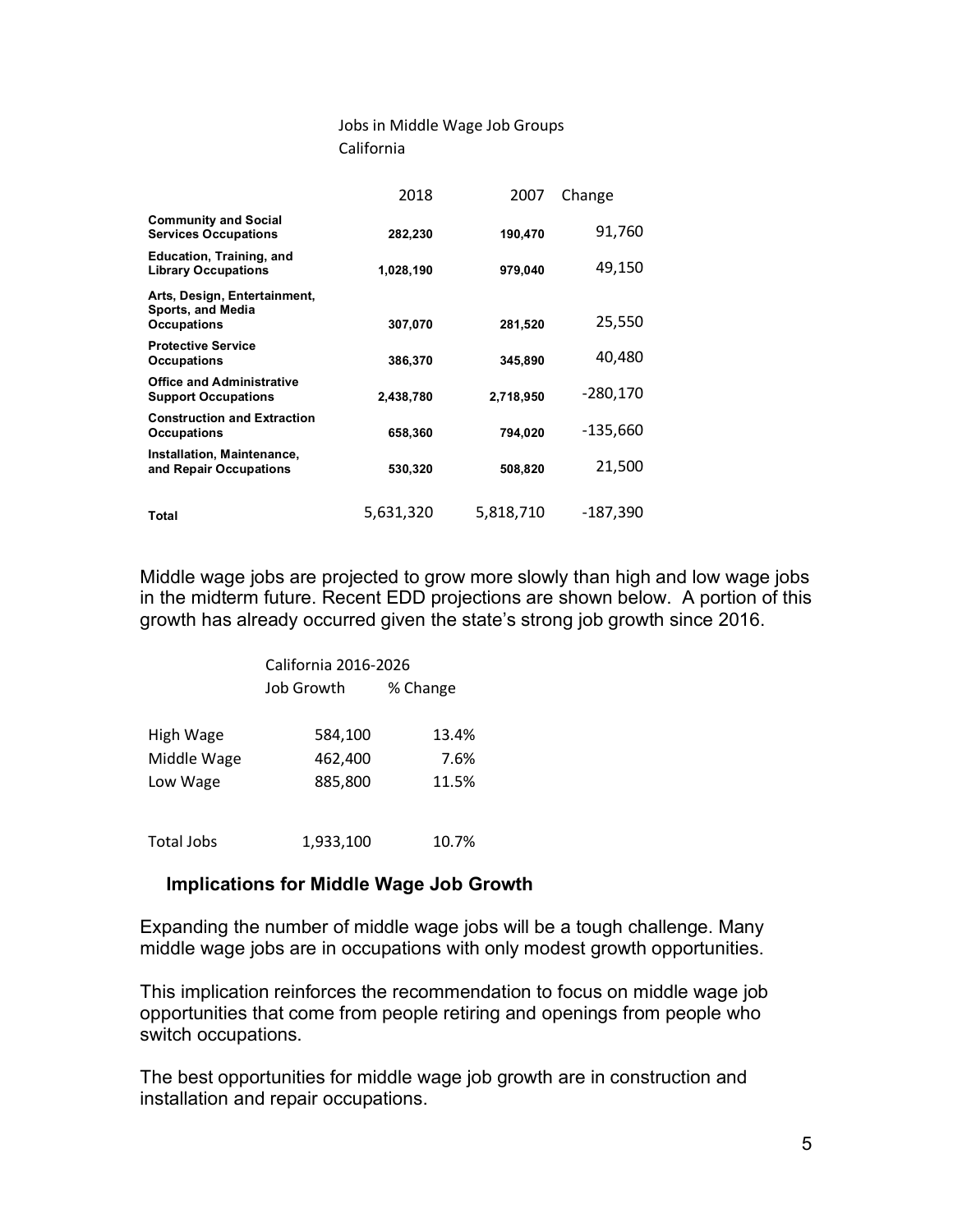#### **Recommendations**

Pursue a major investment program aimed at physical investments such as in transportation facilities, repair and renovation aimed at improving energy efficiency and a surge in housing construction.

There are numerous components of such an investment strategy that commission members and state leaders can flesh out including but not limited to \$. And the benefits accrue to workers, the environment and the economy.

Expand apprenticeship programs to new areas.

Negotiate with industries in the development of high road partnerships.

If middle wage job growth is limited at first glance, pursue strategies to upgrade jobs where possible to middle wage status through training and other means.

Create the conditions for unauthorized immigrants to learn and earn.

#### **The Continuing Growth in Low Wage Jobs—Data Findings**

The EDD projections show continuing growth in low wage jobs. Despite the potential impact of automation, this growth is plausible if one thinks about specific categories. The largest projected growth is in personal and in home services followed by gains in food service and logistics. Increases will also occur if we are successful in expanding pre K offerings. Tourism is also expected to grow.

|                   | California 2016-2026 |          |  |
|-------------------|----------------------|----------|--|
|                   | Job Growth           | % Change |  |
|                   |                      |          |  |
| High Wage         | 584,100              | 13.4%    |  |
| Middle Wage       | 462,400              | 7.6%     |  |
| Low Wage          | 885,800              | 11.5%    |  |
|                   |                      |          |  |
| <b>Total Jobs</b> | 1,933,100            | 10.7%    |  |

The share of jobs in today's low wage occupations will remain above 40% according to EDD projections while the share of high wage occupations will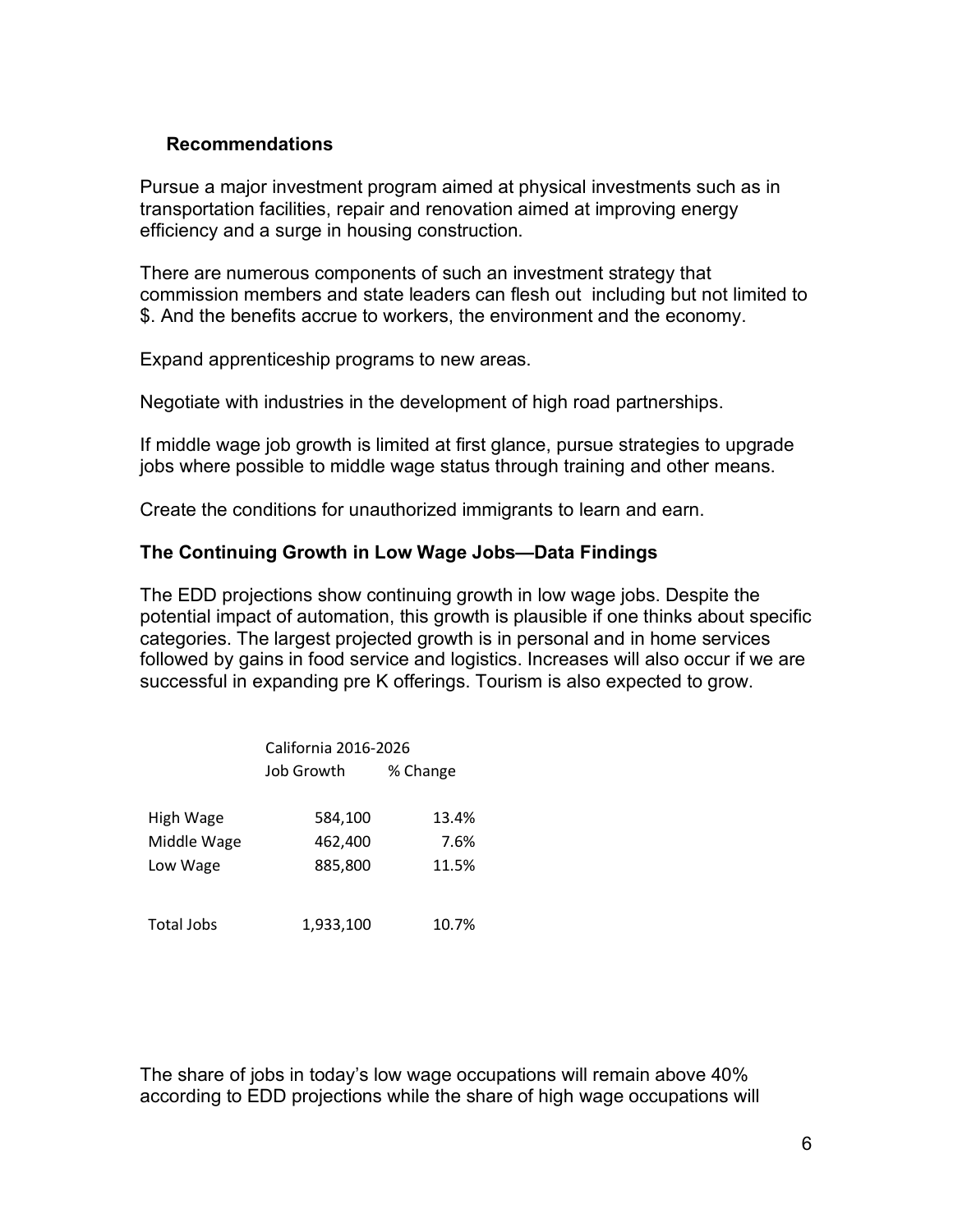increase slightly and the share of middle wage occupations will decline slightly through 2026.



**California Job Shares by Wage Group**

Other EDD data not shown here find that wages for high wage workers have grown faster than for low wage workers over the past 20 years though low wage workers wage gains have been improved recently with the strong labor market and minimum wage increases.

#### **Implications**

Even with continuing minimum wage increases, millions of Californians will occupy jobs in the future that will leave them unable to afford most housing despite California having the highest minimum wages in the nation.

In addition not all of these workers will be able to move up to middle or high wage jobs.

Helping these workers will require policies that improve their standard of living through other means if this is a state priority.

#### **Recommendations**

**In addressing the challenges facing low wage workers (as well as for the other major future of work trends examined here) policy responses take us to other policy areas in addition to traditional workforce strategies.**

Find ways to support the standard of living for low wage workers by reducing costs—for example with free pre K, a surge in housing reserved for low income residents, expansions of health care, increased more affordable transportation options and, perhaps assistance through the tax code.